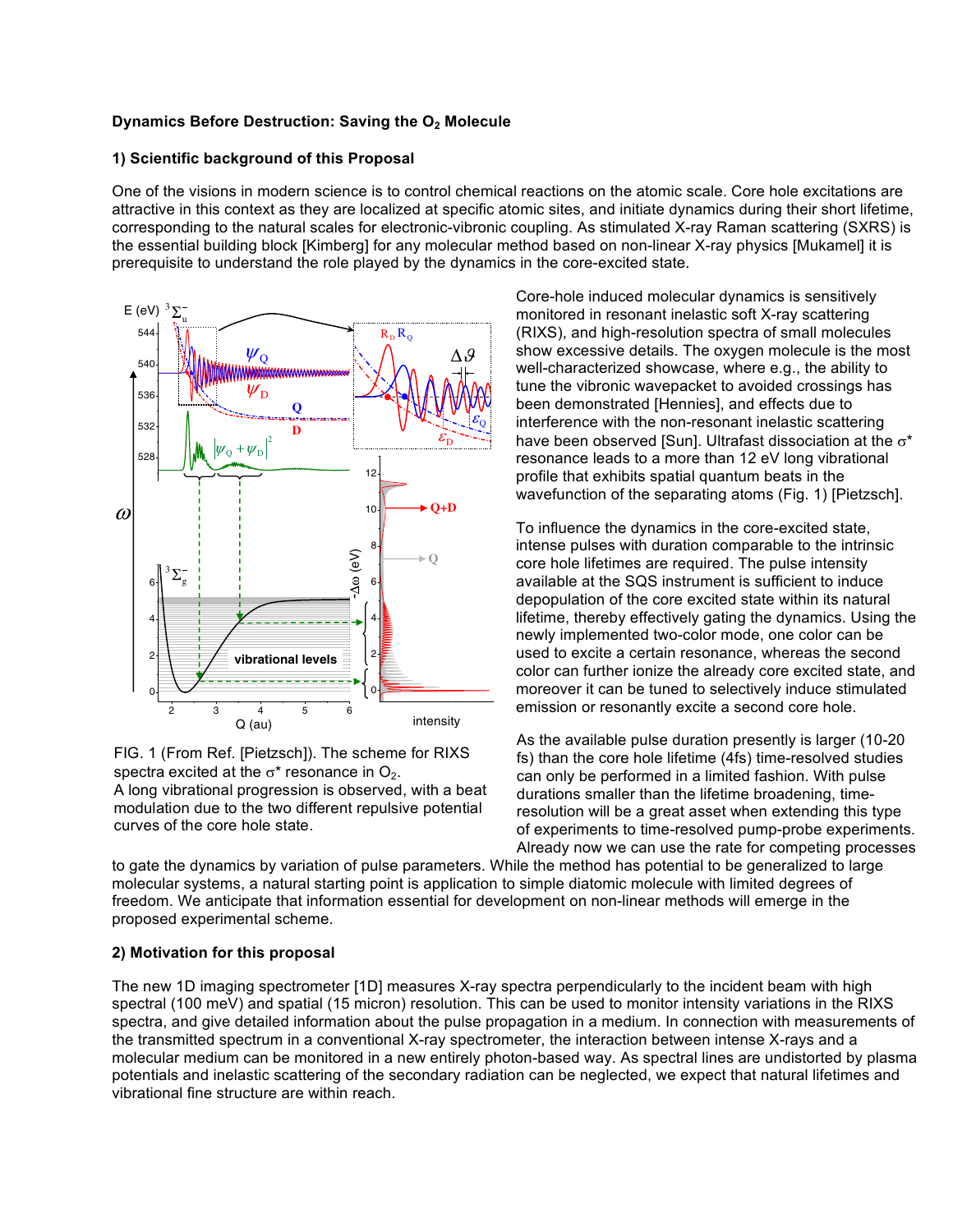Also in the linear regime, the  $\sigma^*$  resonance in  $O_2$  is associated with violent nuclear dynamics, resulting in a long vibrational progression in the RIXS spectrum due to recombination of the initially excited electron and the core hole (Fig. 1). It is proposed to examine how this ultrafast core-hole induced molecular dynamics can be influenced and, to some extent, controlled in the high-field regime.

Monitoring the variations in the X-ray emission spectra along the path of the incident beam will give useful information about the pulse properties as it propagates as well as the molecular medium. The dependence of the signals on the initial pulse properties, especially concerning duration, intensity and central frequency, as well as of the medium, especially concerning density and density gradients. We anticipate that this will be an asset in the efforts to develop non-linear X-ray methods to investigate ultrafast molecular dynamics in general.

Among the processes we expect to influence the signal are stimulated emission and SXRS [Mukamel] and further ionization and excitation within the core-hole lifetime, including resonant excitation of additional core holes. The signal measured in the perpendicular direction will also show how the background in the transmitted spectrum [Kimberg2016] due to multiply ionized species is formed.

# **3) Experimental plan**

RIXS spectra will be measured perpendicularly to the incident radiation with spatial resolution using the new 1D imaging spectrometer [1D]. To measure resonant spectra with high energy resolution, the scheme where each SASE pulse is characterized using time-of-flight electron spectroscopy and ghost imaging [Li] will be applied.

The SASE pulse will be tuned to the  $\sigma^*$  resonance in  $O_2$  at 540 eV. This resonance has a width of around 5 eV, matching the 1% bandwidth of the SASE pulses.

Initially, the SASE pulse will be tuned to the  $\sigma^*$  resonance in  $O_2$  at 540 eV. This resonance has a width of around 5 eV, matching the 1% bandwidth of the incident radiation. At the lower intensities we expect that the conventional RIXS spectrum is observed in the perpendicular direction, and that the pulse will be modified by Beer-Lambert absorption in the forward direction. Increasing the pulse intensity will result in a background due to an increasing abundance of molecular and atomic ions. Kimberg et al, showed for the CO molecule, that the C K ionization gives rise to a major multiple ionization channel for 0.1-0.2 mJ pulses [Kimberg2016], while direct valence ionization and resonant Auger will be the main sources for  $O_2$ . The contribution from ions to the background is further attenuated with selective excitation. The  $\sigma^*$  resonance in O<sub>2</sub><sup>+</sup> peaks at 546 eV [Kjellsson], predominantly outside the pulse range, and we expect resonances in  $O_2^{2+}$  to be shifted even further. Transitions in atomic ions within the energy range are easily identified as sharp peaks in the spectra and can be used for calibration purposes [Leutenegger].

At higher intensity we expect the role of stimulated emission to increase. The primary beam will seed stimulated emission, thereby influencing the perpendicular signal and the background due to ionized species. The spatially resolved signal monitors how the processes evolve in the medium.

After characterizing this behavior we turn to two-color experiments. While the first color remains at the  $\sigma^*$  resonance, the second is tuned to 535 eV, with the aim to depopulate the core-excited state during the nuclear wavepacket evolution. Using "low" intensity for the excitation, and high-intensity for the second color, we expect to see a modification of the perpendicular RIXS spectrum. Attenuation of the intensity ratio between the atomic and molecular peaks is direct evidence that the molecule can be saved from dissociation.

Tuning the second color to 530 eV the pulse will cover molecular transition corresponding to 1 $\pi_u^{-1}$ 3 $\sigma_u$  (525 eV) and Rydberg excited final states (523-525 eV) [Kimberg2012, Sun], atomic  $2p\rightarrow1s$  transitions (527 eV), as well as the  $\pi^*$ resonance of the neutral molecule (531 eV). A rich phenomenology is expected, which will be highly dependent on the intensity of the two incident pulses. We expect that seeding the molecular transitions induces stimulated emission that halts the ultrafast dissociation, and the intensity may also be sufficient to seed lasing in the atomic fragment. The ratio between the "conventional" RIXS signal from  $\pi^*$  and  $\sigma^*$  resonances will be highly dependent on the incident pulse properties.

If time allows the we will explore the possibility to excite a second core hole color by tuning to the resonances, expected to be around 630 eV (check!) for single-site, and 550 eV (check!) for two-site core holes. This, again, will